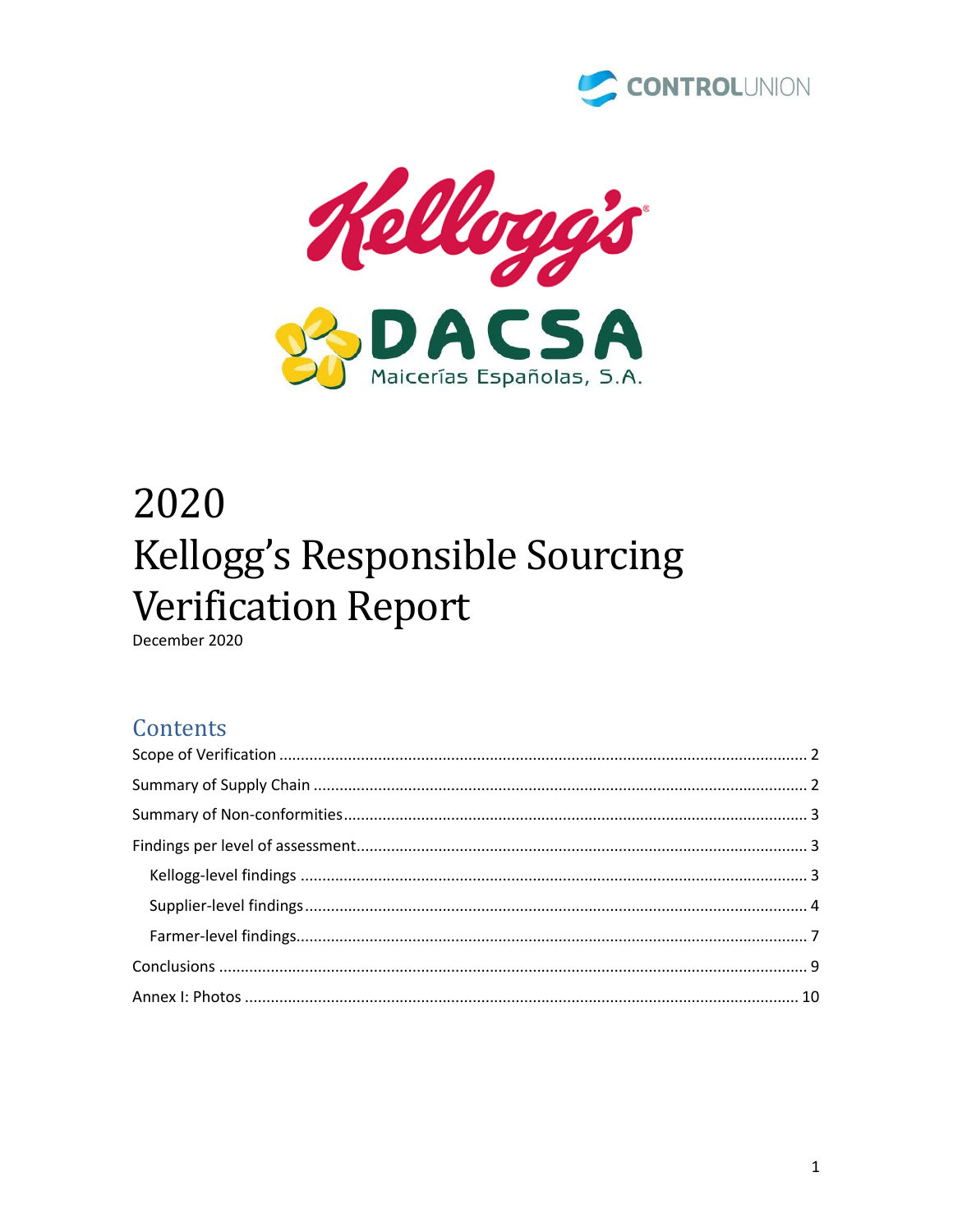

# <span id="page-1-0"></span>Scope of Verification

The scope of this verification visit was to assess compliance of the flint corn purchased in 2019 for the production of European corn flakes in 2020, to the criteria outlined in the Responsibly Sourced Program. The newly developed Group Verification was used, which allows for a sampling-based approach based on a System Assessment, when collecting survey responses from growers. As there are no growers interviews during the verification, the main focus of the verification was on the supplier and their supporting evidence into the practices of growers supplying into the Kellogg's supply chain. One key document was the Kellogg Grower Survey ("KGS"). The KGS was collected by the supplier from a sample of growers supplying into the supply chain. The verifier evaluated the KGS' to understand the farmer data and how it was collected.

## <span id="page-1-1"></span>Summary of Supply Chain

DACSA is a large milling company that aggregates corn and rice among other crops. DACSA purchases flint corn from 3 suppliers in Argentina (Cargill 60%, ACA 35%, and Zinc Agro 5%), and in turn sells this corn to Kellogg. DACSA does not directly source from the farmers, but rather purchases raw material from the farmer cooperatives (like ACA) and/or grain companies who contract farmers (like Cargill). The number of aggregators/suppliers from which DACSA purchases flint corn from changes minimally year on year. The groups within the cooperative are required to fill out a Group System Assessment, which analyzes the complexity (and risk) associated with each group. This results in a mandatory number of hectares that should be represented through the surveys. In this case, the DACSA team surveyed more than the required hectares.

Although DACSA does not hold direct contracts with the growers, DACSA was aware of which growers were involved in the production of flint corn. This is because flint corn is a specialty crop, which is not generally grown in Argentina<sup>1</sup>. DACSA provides monetary support to several of the growers involved in the project. At DACSA's milling facilities, the corn is milled into corn grits, which are purchased and used by Kellogg to produce Kellogg's corn flakes.

Kellogg purchases between 70,000 and 80,000 metric tons of flint corn grits from DACSA on an annual basis. About 80% of this volume comes from DACSA's U.K. facility in Liverpool and about 20% comes from their operations in Valencia, Spain.



*Figure 1: Visual representation of the supply chain*

<sup>1</sup> Argentina grows mainly GMO corn. Flint corn is non-GMO.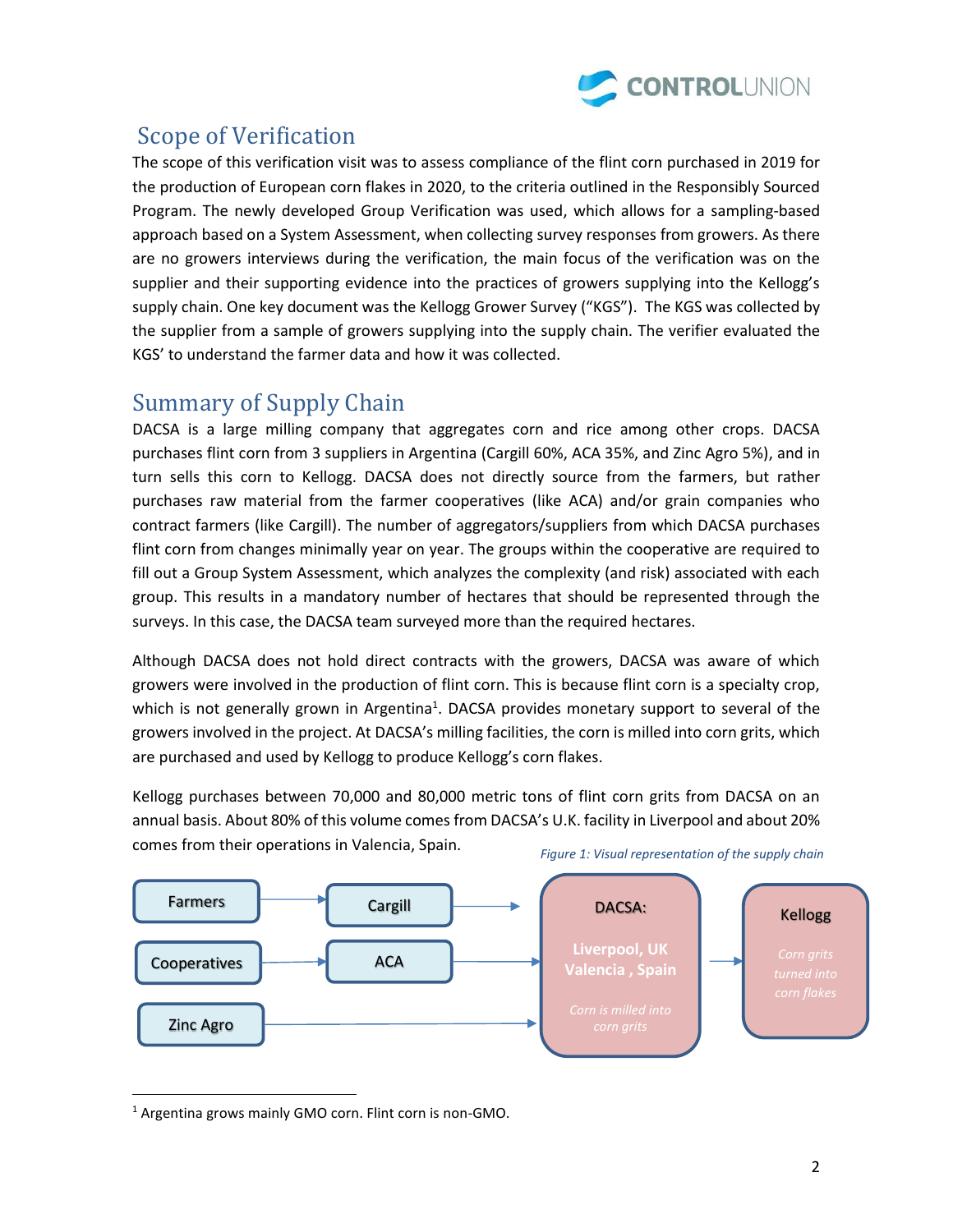

## <span id="page-2-0"></span>Summary of Non-conformities

There were no non conformities found during the verification.

## <span id="page-2-1"></span>Findings per level of assessment

The sections below highlight all other findings at the three levels which were verified (Kellogg, supplier, grower).

#### <span id="page-2-2"></span>Kellogg-level findings

Kellogg-level information was verified through a tele-conference and an exchange of documents from Kellogg to Control Union. The following were the result of this document review and interview with Kellogg representative(s). No non compliances were found.

| <b>Criteria</b>      |                                                                                                                                                                                                                                                                                                                                                                                                                                                                                                                                                                                                                                                                                                                                                                                                                                                                                                                                                                                                                                                                                                                                                                                                                                                                                                                                                                 | <b>Findings</b>                                                                                                                                                                                                          | <b>Corrective</b>          |
|----------------------|-----------------------------------------------------------------------------------------------------------------------------------------------------------------------------------------------------------------------------------------------------------------------------------------------------------------------------------------------------------------------------------------------------------------------------------------------------------------------------------------------------------------------------------------------------------------------------------------------------------------------------------------------------------------------------------------------------------------------------------------------------------------------------------------------------------------------------------------------------------------------------------------------------------------------------------------------------------------------------------------------------------------------------------------------------------------------------------------------------------------------------------------------------------------------------------------------------------------------------------------------------------------------------------------------------------------------------------------------------------------|--------------------------------------------------------------------------------------------------------------------------------------------------------------------------------------------------------------------------|----------------------------|
|                      | Measured<br>Corn Flakes, Crunchy Nut and Corn Flakes. 79.111 Tons<br>(=80.000 Tons)<br>continuous<br>Recipe inclusion rate: how much grit is in each<br>improvement on<br>100% of acres for<br>product.<br>product specific<br>Milling Grits: 52% conversion factor (multiplicator for<br>ingredient by<br>whole kernel corn to grits)<br>supplier (include<br>152 tons.<br>100% response to<br>Avg yield: 7,6 tons/ha<br>main KGS KPIs)<br>Total ha: 21.339 HA<br>Kellogg engaged in<br>Kellogg partially funds the creation of informational<br>annual support with<br>booklets for growers. These booklets are printed in<br>project plan in place<br>the local language, and cover better production<br>(i.e Funding for,<br>practices. They are presented to the growers during a<br>trainings, data<br>conference (also sponsored by Kellogg). However, this<br>reporting, expert<br>season 2020 due to the Covid-19 problem, a<br>partnership)<br>conference could not be conducted. However, a<br>booklet has been elaborated with the title "Flint corn:<br>Sustainable production and grain quality".<br>Normally, this conference is attended by growers in<br>the region, who source to Kellogg's suppliers (DACSA,<br>and their aggregators). The growers who receive the<br>booklet are the same ones who grow flint corn for<br>these suppliers. |                                                                                                                                                                                                                          | <b>Action Plan:</b>        |
| <b>Environmental</b> |                                                                                                                                                                                                                                                                                                                                                                                                                                                                                                                                                                                                                                                                                                                                                                                                                                                                                                                                                                                                                                                                                                                                                                                                                                                                                                                                                                 |                                                                                                                                                                                                                          |                            |
| E1<br>E <sub>5</sub> |                                                                                                                                                                                                                                                                                                                                                                                                                                                                                                                                                                                                                                                                                                                                                                                                                                                                                                                                                                                                                                                                                                                                                                                                                                                                                                                                                                 |                                                                                                                                                                                                                          | None needed<br>None needed |
|                      |                                                                                                                                                                                                                                                                                                                                                                                                                                                                                                                                                                                                                                                                                                                                                                                                                                                                                                                                                                                                                                                                                                                                                                                                                                                                                                                                                                 | Kellogg also supports the growers throughout the<br>project by contracting a professor from University of<br>Rosario, to help growers during their production and<br>to gather information from the growers for the KGS. |                            |
|                      |                                                                                                                                                                                                                                                                                                                                                                                                                                                                                                                                                                                                                                                                                                                                                                                                                                                                                                                                                                                                                                                                                                                                                                                                                                                                                                                                                                 |                                                                                                                                                                                                                          |                            |
| E <sub>6</sub>       | Environmental Risk<br>Assessment<br>(including                                                                                                                                                                                                                                                                                                                                                                                                                                                                                                                                                                                                                                                                                                                                                                                                                                                                                                                                                                                                                                                                                                                                                                                                                                                                                                                  | No change from last years.<br>Biggest risk is not wearing PPE, and worker safety.                                                                                                                                        |                            |
|                      | deforestation<br>and                                                                                                                                                                                                                                                                                                                                                                                                                                                                                                                                                                                                                                                                                                                                                                                                                                                                                                                                                                                                                                                                                                                                                                                                                                                                                                                                            |                                                                                                                                                                                                                          | None needed                |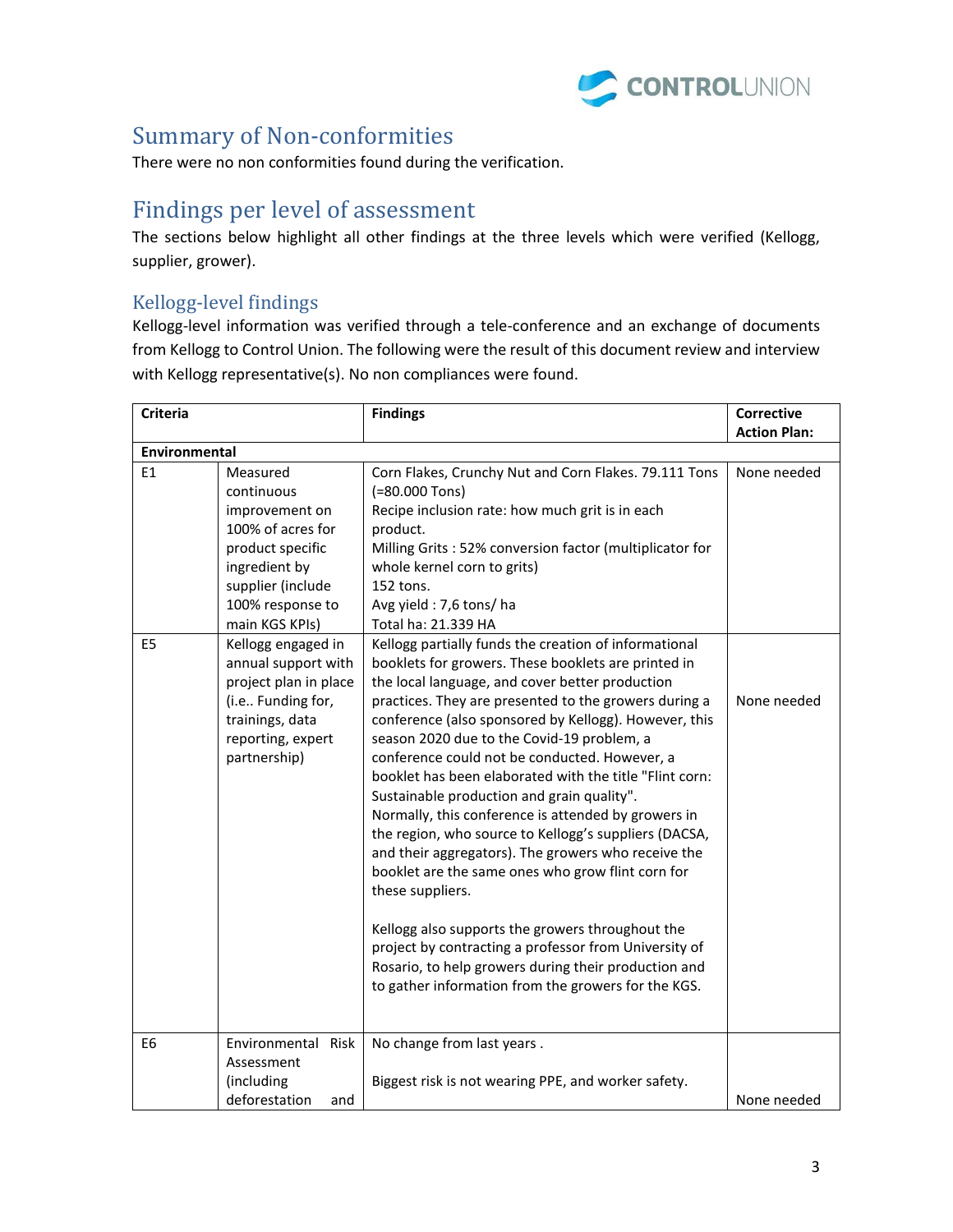

|                | water) (if high risk,<br>mitigation plan)                                          | Dave will send through a revised version of the risk<br>assessment.                                                                                                                                                                       |             |
|----------------|------------------------------------------------------------------------------------|-------------------------------------------------------------------------------------------------------------------------------------------------------------------------------------------------------------------------------------------|-------------|
|                |                                                                                    | Not aware of the issue action team. More of a supplier<br>level, and not at a grower level.                                                                                                                                               |             |
| Governance     |                                                                                    |                                                                                                                                                                                                                                           |             |
| G <sub>2</sub> | Programs are with<br>contract suppliers of<br>life of the<br>the                   | Halfway through a 3 year agreement with DACSA.<br>DACSA is a strategic supplier for Kellogg.                                                                                                                                              |             |
|                | project<br>(consistency)                                                           |                                                                                                                                                                                                                                           | None needed |
| G <sub>3</sub> | Volume proxy =<br>total sourcing                                                   | The conversion rate as indicated by Kellogg (2) was<br>confirmed by DACSA                                                                                                                                                                 | None needed |
| G4             | 3rd party<br>assessment of<br>reputational risk<br>and internal risk<br>assessment | No change from last years:<br>Kellogg's works with Technoserve to identify risks in<br>priority ingredients and each region. This risk<br>assessment is focused on small holders and does not<br>include the Argentina corn supply chain. | None needed |
|                |                                                                                    | The risk assessment and outlined action plans for<br>identified risks were considered sufficient.                                                                                                                                         |             |

#### <span id="page-3-0"></span>Supplier-level findings

Supplier level information was checked at the suppliers' headquarters in Valencia, Spain. This included a document review where existing and relevant documentation for each point was checked. In addition, interviews were help with responsible personnel within the company for this project.

No non-conformities were found at this level.

| Criteria:      |                                                                              | <b>Findings:</b>                                                                                                                                                                                                                                                                                                                                                                                                                                                                                                                                                                                                                                                                                                                                                                                                            | <b>Corrective</b>   |
|----------------|------------------------------------------------------------------------------|-----------------------------------------------------------------------------------------------------------------------------------------------------------------------------------------------------------------------------------------------------------------------------------------------------------------------------------------------------------------------------------------------------------------------------------------------------------------------------------------------------------------------------------------------------------------------------------------------------------------------------------------------------------------------------------------------------------------------------------------------------------------------------------------------------------------------------|---------------------|
|                |                                                                              |                                                                                                                                                                                                                                                                                                                                                                                                                                                                                                                                                                                                                                                                                                                                                                                                                             | <b>Action Plan:</b> |
|                | Environmental                                                                |                                                                                                                                                                                                                                                                                                                                                                                                                                                                                                                                                                                                                                                                                                                                                                                                                             |                     |
| E <sub>2</sub> | Supplier reports to CDP<br>Supply Chain (including<br>Scope 1 & 2 emissions) | DACSA has a CDP (Carbon Discloser Project) based on<br>identifying the nature of the company and establishing<br>annual environmental goals to achieve the reduction<br>of carbon emissions. Based on the collection of data<br>from the factories located in Valencia, Seville and<br>Liverpool, "Strategic Plans" are developed on issues<br>related to the Carbon Footprint, setting social and<br>Sustainable Objectives and setting deadlines for<br>achieving them. For the 2019 season, the information<br>was presented on 31/07/2019 (confirmed on<br>31/07/2019), and for this 2020 season, the<br>information was presented on 20/08/2020 (confirmed<br>on 20/08/2020). There is no third party verification of<br>the program so far (that means, the level has been not<br>calculated by the program to date). | None needed         |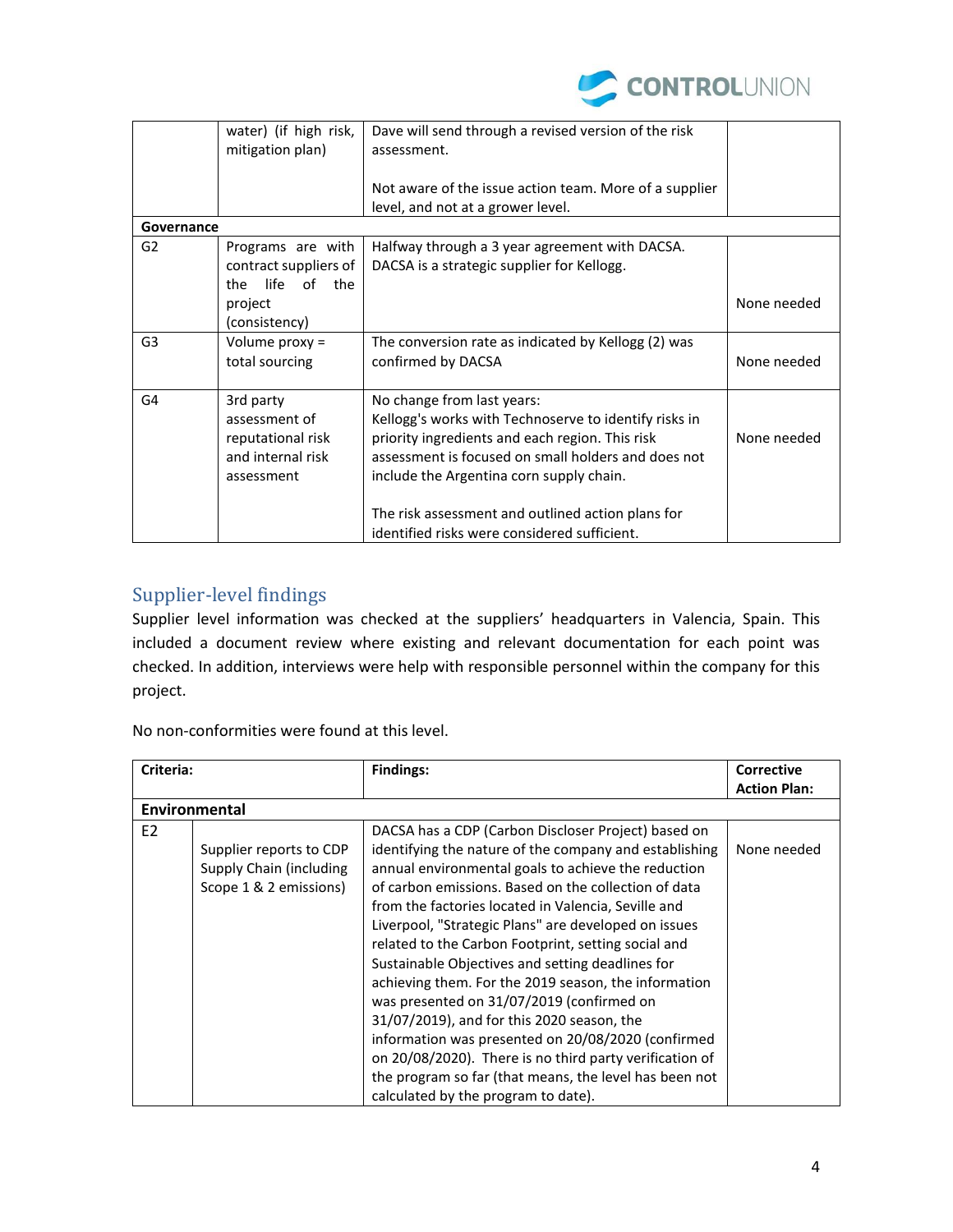

|                |                                                                                                                                             | Likewise, the DACSA plant located in Portugal has an<br>EIC certificate (Declaration PAS 2050: 2011, signed on<br>30/09/2019). This certification is related to the<br>reduction of energy consumption and the Carbon<br>Footprint.                                                                                                                                                                                                                                                                                                                                                                                                                                                                                                                                                                                                                                                                                                                                                                                                                                                       |             |
|----------------|---------------------------------------------------------------------------------------------------------------------------------------------|-------------------------------------------------------------------------------------------------------------------------------------------------------------------------------------------------------------------------------------------------------------------------------------------------------------------------------------------------------------------------------------------------------------------------------------------------------------------------------------------------------------------------------------------------------------------------------------------------------------------------------------------------------------------------------------------------------------------------------------------------------------------------------------------------------------------------------------------------------------------------------------------------------------------------------------------------------------------------------------------------------------------------------------------------------------------------------------------|-------------|
|                |                                                                                                                                             | Related to Environmental issues, DACSA's roadmap<br>also includes water security for the Liverpool and<br>Valencia plants (related to reducing water<br>consumption).                                                                                                                                                                                                                                                                                                                                                                                                                                                                                                                                                                                                                                                                                                                                                                                                                                                                                                                     |             |
| E <sub>5</sub> | Kellogg engaged in<br>annual support with<br>project plan in place (ie.<br>Funding for trainings,<br>data reporting, expert<br>partnership) | DACSA takes part and helps fund workshops and<br>trainings for the growers. These workshops are<br>periodically performed. Previously, workshops used to<br>cover just agronomic practices related to the<br>production of flint corn in Argentina. Currently, this<br>workshops are incorporating aspects related to the<br>responsibly Sourced Criteria (like the use of EPP and<br>other health and safety topics), market,<br>DACSA has carried out booklets / brochures with<br>Kelloggs participation - Flint corn: Sustainable<br>production and grain quality, Efficient nitrogen<br>management in Flint Corn and Optimizing the<br>management of Flint Corn crop (among others).<br>DACSA collaborates with ACA and Cargill seedlings in<br>improving varieties and qualities of them.<br>Economically support by DACSA and Kelloggs through<br>the University (testing in the fields to improve<br>varieties). Variety trials of the DK7210VT3Pro and<br>NT426 varieties have been carried out in the 2020<br>season by the University of Rosario (on the suppliers'<br>farms). | None needed |
| Social         |                                                                                                                                             |                                                                                                                                                                                                                                                                                                                                                                                                                                                                                                                                                                                                                                                                                                                                                                                                                                                                                                                                                                                                                                                                                           |             |
| S <sub>1</sub> | 3rd party validation of<br>compliance to social<br>accountability programs                                                                  | DACSA has completed a 4-pillar SMETA audit (crop<br>monitoring, audit plan, reception, sampling and<br>analysis, shipping) in Liverpool, Sevilla, Valencia and<br>Poland. Approved in May / 2018, it must be validated<br>every 3 years.                                                                                                                                                                                                                                                                                                                                                                                                                                                                                                                                                                                                                                                                                                                                                                                                                                                  | None needed |
|                |                                                                                                                                             | Eg. Livepool: certificate ZS1074787 (code<br>ZAA407434599 conducted on 23/07/2019),<br>Valencia: certificate ZAA404181299 (conducted on<br>16/05/2018)<br>Poland: certificate ZS1011447 (code ZAA406070948<br>cionducted on 26/03/2019).                                                                                                                                                                                                                                                                                                                                                                                                                                                                                                                                                                                                                                                                                                                                                                                                                                                  |             |
| S <sub>3</sub> | All suppliers have<br>signed the Kellogg Code<br>of Conduct                                                                                 | Signed by DACSA on 17/10/2019 (by Sara Lopez<br>Gimenez - Food Safety Director of the Group)<br>corresponding 2019/2020 season.                                                                                                                                                                                                                                                                                                                                                                                                                                                                                                                                                                                                                                                                                                                                                                                                                                                                                                                                                           | None needed |
| Governance     |                                                                                                                                             |                                                                                                                                                                                                                                                                                                                                                                                                                                                                                                                                                                                                                                                                                                                                                                                                                                                                                                                                                                                                                                                                                           |             |
| G <sub>1</sub> | Farms with the above<br>criteria must sell into                                                                                             | DACSA is involved with growing 15.160,40 has (ACA) +<br>14.751 has (Cargill) + 1.400 has (ZyncAgro), Total<br>surface: 31.311,40 has of flint corn. 237.966,64                                                                                                                                                                                                                                                                                                                                                                                                                                                                                                                                                                                                                                                                                                                                                                                                                                                                                                                            | None needed |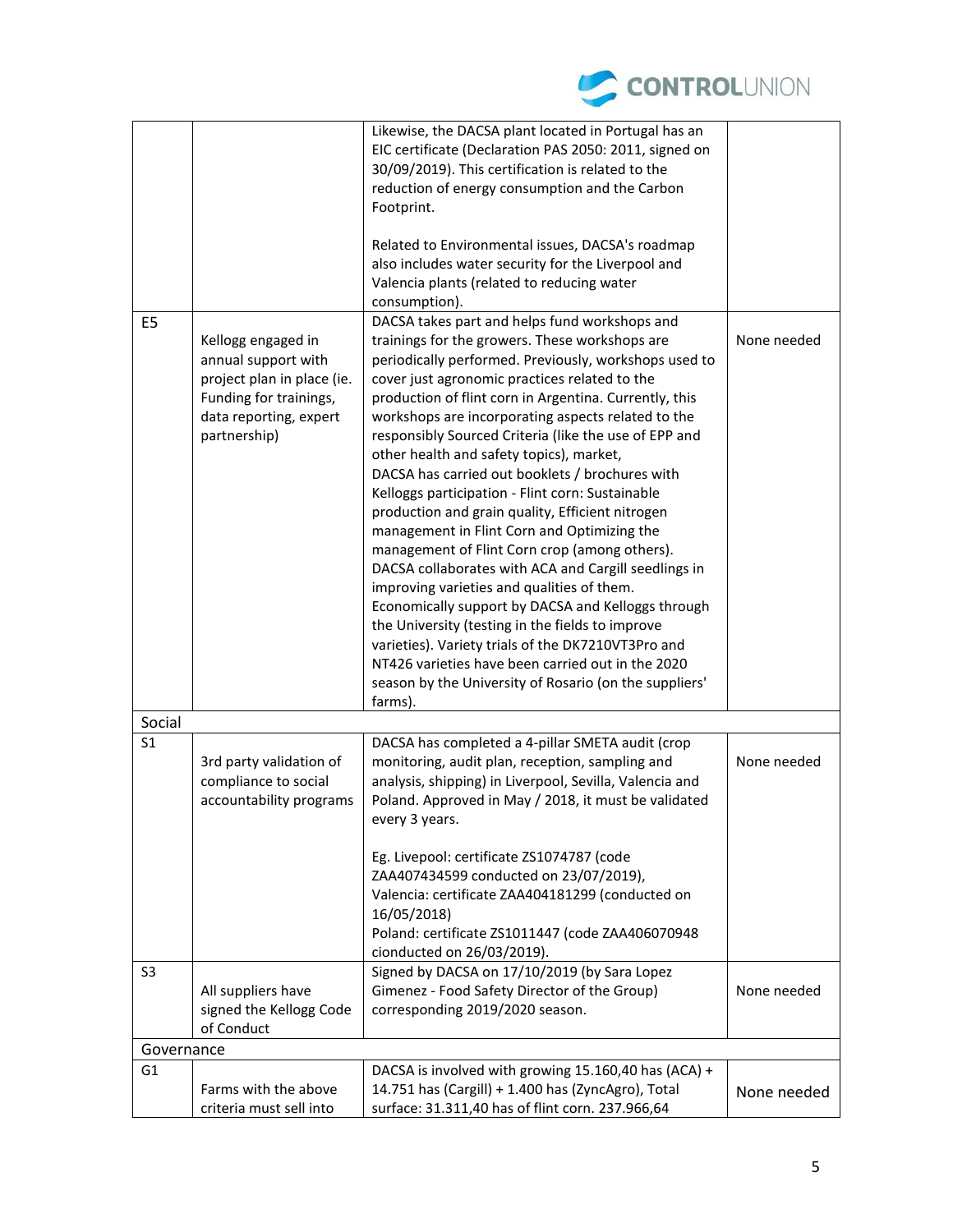

|                | Kellogg supplier (on<br>average)                                                       | tons/year of corn are grown. Average yield: 7,6<br>tons/ha.                                                                                                                                                                                                                                                                                                                                                                                                                                                      |             |
|----------------|----------------------------------------------------------------------------------------|------------------------------------------------------------------------------------------------------------------------------------------------------------------------------------------------------------------------------------------------------------------------------------------------------------------------------------------------------------------------------------------------------------------------------------------------------------------------------------------------------------------|-------------|
|                |                                                                                        | Season 2019/2020, DACSA sold 79.111 tons of Flaking<br>grits (coming from 152.130 tons of corn raw material)<br>to Kellogg's so far.<br>Milling Grits : 52% conversion factor (multiplicator for<br>whole kernel corn to grits).                                                                                                                                                                                                                                                                                 |             |
|                |                                                                                        | DACSA is able to deliver higher (verified) quantities<br>than contracted.                                                                                                                                                                                                                                                                                                                                                                                                                                        |             |
| G <sub>2</sub> | Programs are with<br>contract suppliers of<br>the life of the project<br>(consistency) | DACSA produces flint corn with 3 suppliers (ACA,<br>Cargill and ZyncAGro). There are contracts signed with<br>each of them for a long term (2 or 3 years). Eg. DACSA<br>framework agreement 2020 with ACA signed on<br>11/05/2017 (to be served from 01/03/2020 till<br>18/02/2021). Total amount: 10.000 tons.                                                                                                                                                                                                  | None needed |
|                |                                                                                        | Also, DACSA has contracts signed with Kellogg for 3<br>years (called: Long Time Aggreement base contract):<br>Eg. 9 contracts signed to serve a total quantity of<br>79.111 tons.                                                                                                                                                                                                                                                                                                                                |             |
| G <sub>3</sub> | Volume proxy = total<br>sourcing                                                       | DACSA is involved with growing 31.311,40 Ha of flint<br>corn. From this, 237.966,64 tons of corn are grown<br>(raw material).<br>Season 2019/2020, Kellogg has contracted to DACSA<br>79.111 tons of corn (grits).                                                                                                                                                                                                                                                                                               | None needed |
|                |                                                                                        | The method of volume tracking used was the mass<br>balance approach. All of the corn sold to Kellogg's is<br>involved in the project. The volumes that DACSA sells<br>to Kellogg represent only a fraction of the corn<br>purchased from the growers (through DACSA). DACSA<br>is able to deliver higher quantities than contracted<br>(sustainable).                                                                                                                                                            |             |
|                |                                                                                        | DACSA works with COTECNA, SGS and CONTROL<br>UNION to verify the identity of the corn. This<br>companies evaluate the production of the corn at each<br>stage, by visiting farmers involved in the project (at<br>least once). At the time of shipment, the corn is traced<br>back to the supplier of the supplier from which DACSA<br>purchases from.<br>A successful traceability test is conducted from one<br>shipment from ACA. COTECNA nr report AV/2000258<br>(dated 24/06/2020). 11.000 tons Corn Flint. |             |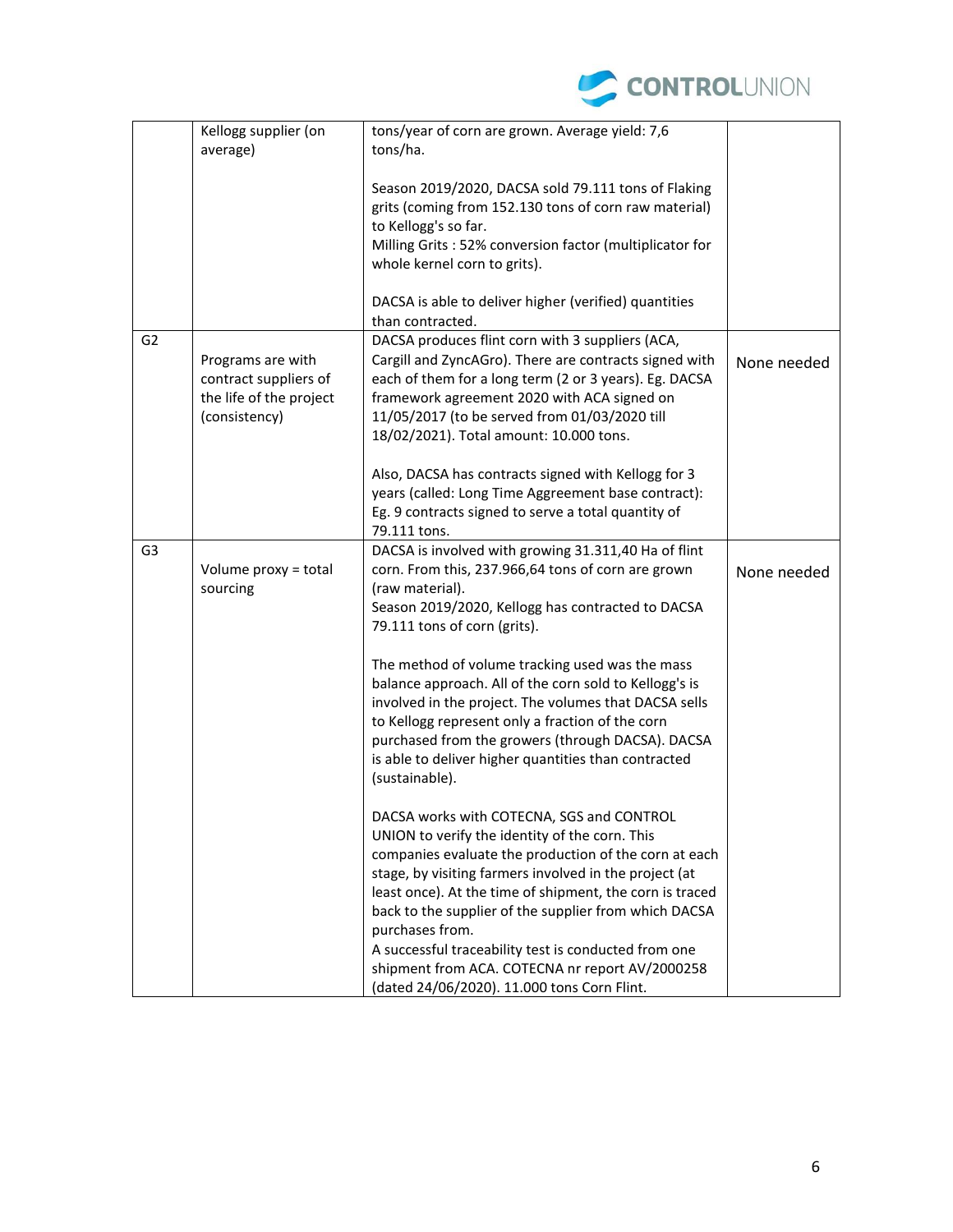

## <span id="page-6-0"></span>Farmer-level findings

Farmer level information was checked at the supplier's headquarters by comparing paper surveys with the aggregated data sheet supplied by Kellogg.

| Total number of surveys         | 29        |
|---------------------------------|-----------|
| Total HA reported on            | 31,311.40 |
| Representing total HA for claim |           |
| Total surveys checked           | 29        |

The chart below shows the calculation for each criteria, as conducted by the verifier after reviewing the survey responses with the supplier.

| KPI                             | "Yes" % HA  |
|---------------------------------|-------------|
|                                 | represented |
| Minimum/no till                 | 100%        |
| Cover crop/permanent cover      | 48%         |
| <b>Buffer Strips</b>            |             |
| (Wind break rows and/or         | 5%          |
| erosion barriers)               |             |
| <b>Nutrient Management Plan</b> | 94%         |
|                                 |             |
| Soil Tests                      |             |
| <b>Nutrient Applied</b>         |             |
| Number of applications          |             |
| Laser Leveling                  | 15%         |
| Rainfed Irrigation              | 100%        |
| <b>IPM</b>                      | 100%        |
| Deforestation                   | 100%        |
| Legal Use of Land               | 100%        |
| Trainings health and safety     | 100%        |
| Use of EPP                      | 100%        |

| Criteria:      |                                                                                                                                     | <b>Findings:</b>                                                                                                                                                                                                                                                                                                         | <b>Corrective</b><br><b>Action Plan:</b> |
|----------------|-------------------------------------------------------------------------------------------------------------------------------------|--------------------------------------------------------------------------------------------------------------------------------------------------------------------------------------------------------------------------------------------------------------------------------------------------------------------------|------------------------------------------|
|                | Environmental                                                                                                                       |                                                                                                                                                                                                                                                                                                                          |                                          |
| E <sub>3</sub> | Implemented<br>conservation practices<br>to this threshold<br>(must meet 4 of 6)<br>$>60\%$<br>$\bullet$<br>conservation<br>tillage | •Conservation tillage: includes No till and minimun<br>tillage: (100%)<br>ACA: 94% No till (represents 23% of the total<br>area) - 6 % Minimum till (represents 1,5% of the total<br>area) - CARGILL: 100% No till (represents 69% of the<br>total area) - ZincAgro: 100% No till (represents 23% of<br>the total area). | None needed                              |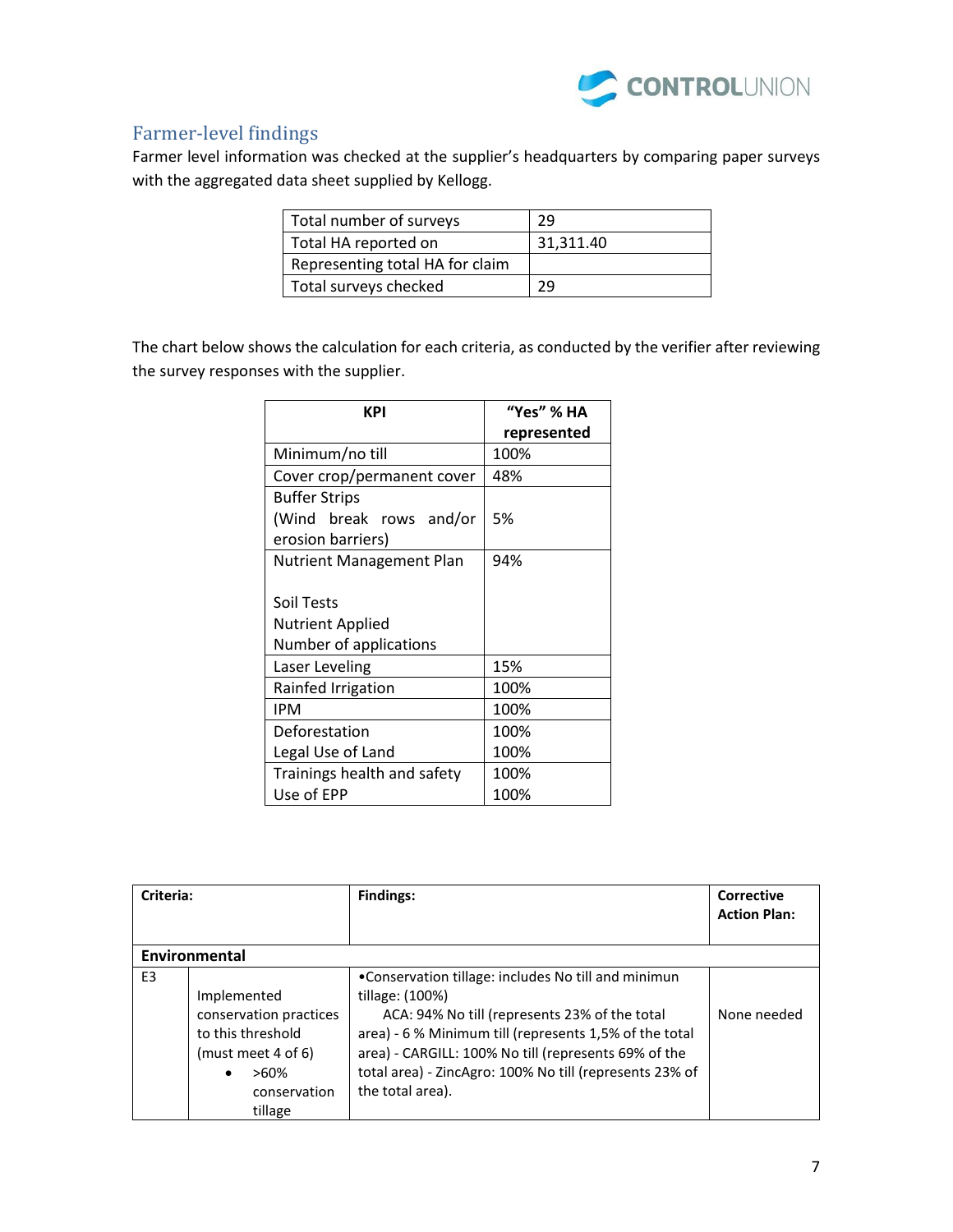

|    | >40% cover<br>$\bullet$   | According to the overall calculation between the                                                      |             |
|----|---------------------------|-------------------------------------------------------------------------------------------------------|-------------|
|    | crops and/or              | three suppliers, 100 % is reached based on the                                                        |             |
|    | continuous                | provided "2020 Kellogg Grower Survey".                                                                |             |
|    | cover                     |                                                                                                       |             |
|    | >20% buffer<br>$\bullet$  | . Cover crops and / or continuous cover: Stubble                                                      |             |
|    | strips                    | Retention + Permanent Soil Cover + Cover Crops:                                                       |             |
|    | >40% have a               | (48%)                                                                                                 |             |
|    | nutrient                  | Cargill: Reached 48% (3 farmers has not                                                               |             |
|    | management                | answered anything) - ACA: Reached 10% (12 suppliers                                                   |             |
|    | plan in place             | have not answered anything) - ZincAgro: 0% (2                                                         |             |
|    | >50%<br>$\bullet$         | farmers have not answered anything).                                                                  |             |
|    | practice laser            | According to the overall calculation between the                                                      |             |
|    | leveling                  | three suppliers, 48% is reached based on the provided                                                 |             |
|    | >20%                      | "2020 Kellogg Grower Survey".                                                                         |             |
|    | $\bullet$<br>conservation |                                                                                                       |             |
|    |                           | •Buffer strips: (5%)                                                                                  |             |
|    | irrigation<br>practices   | Cargill: reached 5% (11 farmer has not answered this                                                  |             |
|    | (drip,                    | question) - ACA: 0% (No farmer has answered this                                                      |             |
|    | channel,                  | question) - ZincAgro: 0%. (Has not answered).                                                         |             |
|    | rainfed)                  | According to the overall calculation between the                                                      |             |
|    |                           | three suppliers, 5% is reached based on the provided                                                  |             |
|    |                           | "2020 Kellogg Grower Survey".                                                                         |             |
|    |                           |                                                                                                       |             |
|    |                           | • Soil analysis (94%): Only one Cargill farmer does not                                               |             |
|    |                           | conduct soil tests (although he does have the                                                         |             |
|    |                           | resources to conduct soil tests). The rest of the                                                     |             |
|    |                           | suppliers have answered that they carry out soil                                                      |             |
|    |                           | analysis and the results help them to make decisions.                                                 |             |
|    |                           |                                                                                                       |             |
|    |                           | . Nutrient management plan (94%): Only two of the                                                     |             |
|    |                           | providers have not answered the question.                                                             |             |
|    |                           | .Laser leveling (15%): Only 4 suppliers (representing                                                 |             |
|    |                           | 15%) perform laser leveling. Of the total of suppliers,                                               |             |
|    |                           | 2 have not answered this question.                                                                    |             |
|    |                           |                                                                                                       |             |
|    |                           | . Conservation irrigation practices (0%). None of the                                                 |             |
|    |                           | suppliers practices irrigation for the requested crop.                                                |             |
| E4 |                           | According to the provided "2020 Kellogg Grower                                                        |             |
|    | Implemented               | Survey", 100 % of the suppliers has an Integrated Pest                                                |             |
|    | conservation practices    | Management (IPM). 100% of the suppliers have                                                          | None needed |
|    | to this threshold (all    | answered that they use Integrated Pest Management                                                     |             |
|    | should be met)            | practices. However, 4 of them (representing 3% of the                                                 |             |
|    | 100%<br>$\bullet$         | total), have declared that they are educated<br>themselves using books or the internet. The rest have |             |
|    | implementing              | received formal training.                                                                             |             |
|    | an integrated             |                                                                                                       |             |
|    | pest                      | 100% of the farmers have signed a self- declaration of                                                |             |
|    | management<br>plan        | non-deforestation and legality right of the land.                                                     |             |
|    | 100% no                   | Deforestation and legality of land use are not                                                        |             |
|    | deforestation             | currently within scope for the Kellogg Grower Survey.                                                 |             |
|    |                           |                                                                                                       |             |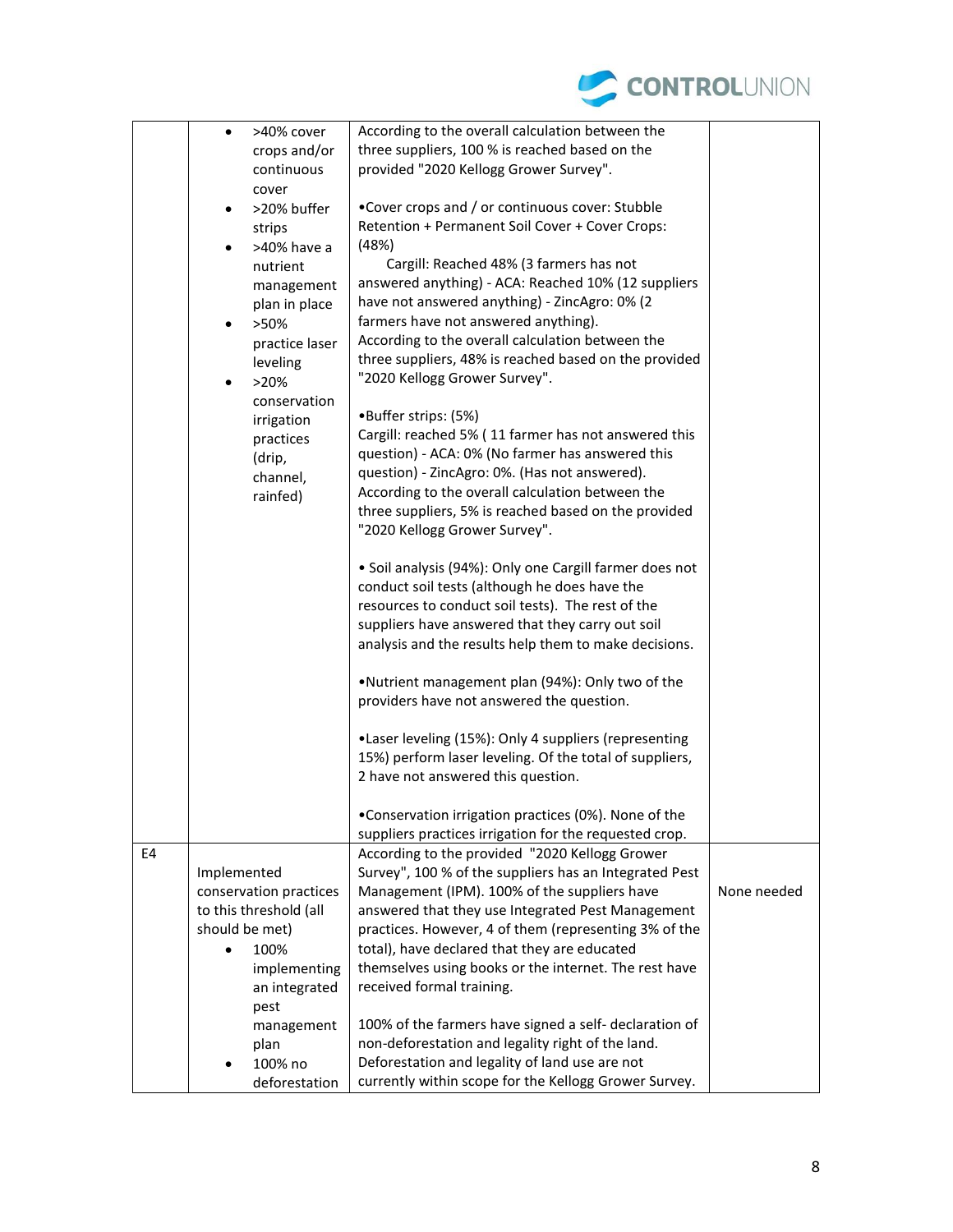

|                | $\bullet$         |                                                          |             |
|----------------|-------------------|----------------------------------------------------------|-------------|
|                | 100% legal        |                                                          |             |
|                | right to farm     |                                                          |             |
|                | the lands         |                                                          |             |
|                |                   |                                                          |             |
| <b>Social</b>  |                   |                                                          |             |
| S <sub>2</sub> |                   |                                                          |             |
|                | Farm workers are  | Health and safety trainings:                             | None needed |
|                | supported by      | All "yes" answers were counted. Producers associated     |             |
|                | 100% are          | with 93% of the hectares represented have answered       |             |
|                | trained in        | "yes", thus they or their farm workers have regular      |             |
|                | Health &          | access to health and safety training.                    |             |
|                | Safety            | 7 suppliers (representing 7% of the total area) have     |             |
|                | 100%<br>$\bullet$ | not answered the question. These suppliers declare       |             |
|                | indicating the    | that they have no contract workers. The question         |             |
|                | use of PPE        | states: "Do you and workers on your farm have            |             |
|                |                   | regular access to health and safety training?" It is not |             |
|                |                   |                                                          |             |
|                |                   | possible to know if the farmers have received training   |             |
|                |                   | in Health and Safety.                                    |             |
|                |                   | None of the answers has been "no".                       |             |
|                |                   |                                                          |             |
|                |                   | Use of PPE:                                              |             |
|                |                   | All the answers have been "yes" (100% of the farmers     |             |
|                |                   | indicated the use of PPE). However, 2 farmers state      |             |
|                |                   | that they did not receive formal training in the use of  |             |
|                |                   | PPE (representing 6% of the total production area).      |             |

## <span id="page-8-0"></span>**Conclusions**

Control Union (CU) greatly appreciated the cooperation from the representatives of Kellogg and DACSA during the duration of this verification. Both parties provided the transparency needed to successfully verify the supply chain as "responsibly sourced." CU concludes that the flint corn used for the production of corn flakes on the European market in 2021 was sourced responsibly in 2020 as per the criteria in the Responsible Sourcing program of Kellogg.

For future verifications, CU recommends Kellogg to consider having an on-farm portion of the verification, so as to assess growers' survey answers with in-person assessments from the field.

Control Union Certifications North America LLC.

Email: [usacertifications@controlunion.com](mailto:usacertifications@controlunion.com)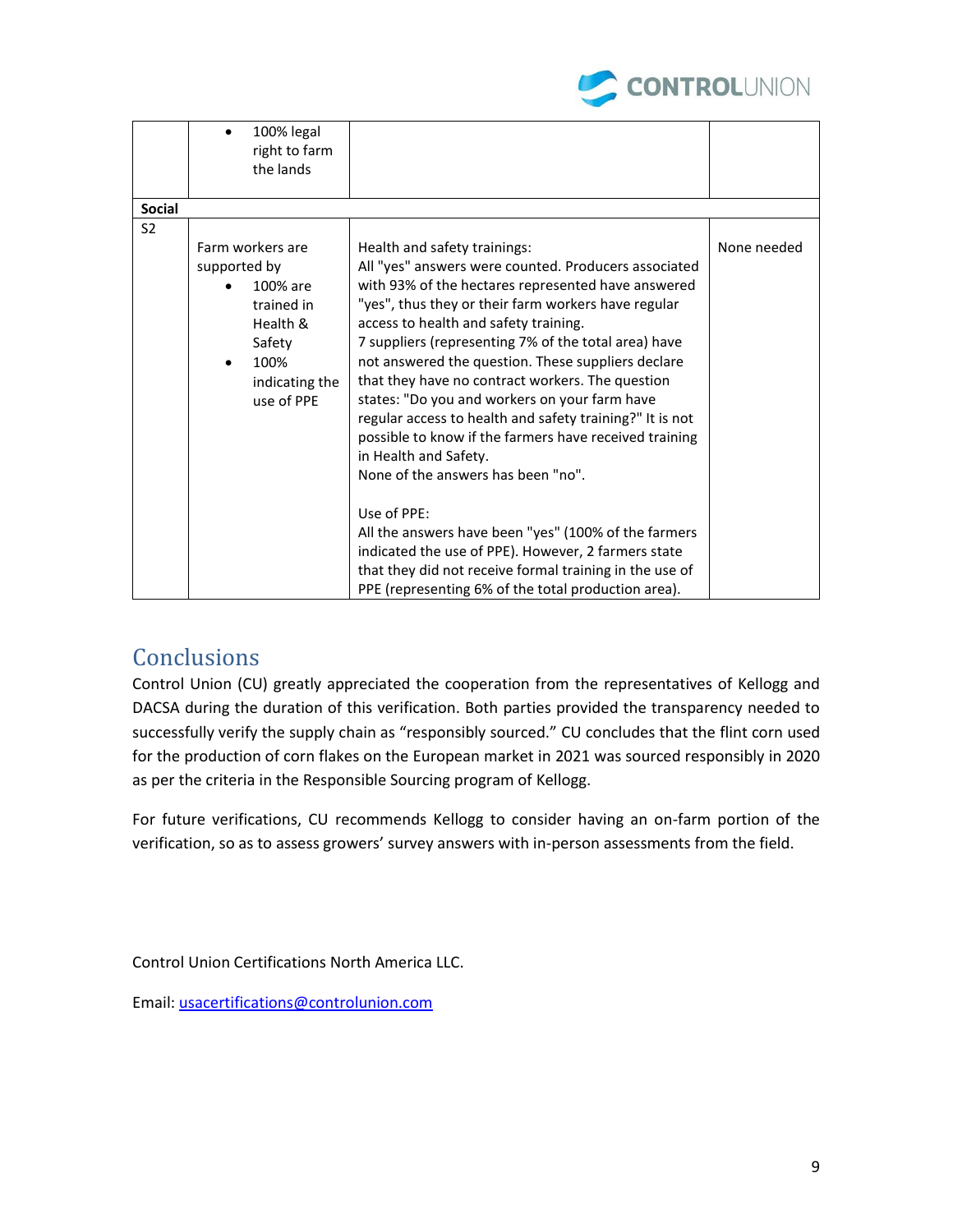

## <span id="page-9-0"></span>Annex I: Photos



*Photo 1: Example of training material created with Kellogg's, DACSA, and consultants*



*Photo 2: Examples of completed surveys – signed by the growers who completed them.*

|     |           |                     |        |                   |                                  |                                               |                                   |                             | Buenos Aires, Jueves 05 de Marzo de 2020<br>ACA COOP. LTDA. 2020<br>CLIENTE: ACA COOP. LTDA. |                                               |                               |                                |                              |                             |       |             |  |  |
|-----|-----------|---------------------|--------|-------------------|----------------------------------|-----------------------------------------------|-----------------------------------|-----------------------------|----------------------------------------------------------------------------------------------|-----------------------------------------------|-------------------------------|--------------------------------|------------------------------|-----------------------------|-------|-------------|--|--|
|     | ID        | Fecha               |        | Hect.             | Ubicación                        | Productor                                     |                                   |                             | <b>REPORTE DE LOTES</b>                                                                      |                                               |                               |                                |                              |                             |       |             |  |  |
|     | 149       | Siembra<br>6/9/2019 |        | 93.60             | <b>Satelital</b>                 |                                               | Lugar                             |                             | <b>Establecimien to</b>                                                                      | Híbrido                                       | <b>Lindero Oeste</b>          | Lindero                        |                              |                             |       |             |  |  |
|     |           |                     |        |                   | 532930'19,62 "<br>W59º8'33,44    | <b>BERARDO</b><br>AGROPECU ARIA DEL TALA,     | <b>ROSARIO</b>                    |                             | <b>EL JAGUAL</b>                                                                             | <b>ACA 514</b>                                | <b>MONTE/R</b>                | Este                           | Lindero<br><b>Norte</b>      | Lindero<br>Sur              |       |             |  |  |
|     |           |                     |        |                   | S32º53'46"                       |                                               | <b>Entre Ríos</b>                 |                             |                                                                                              |                                               | <b>ASTROJO DE</b>             | <b>MONTE</b>                   | <b>RASTROJ O</b>             | <b>RASTROJ</b><br>O DE MAÍZ |       |             |  |  |
| 154 |           | 15/9/2019           | 91.00  |                   | W59942'12,1                      | <b>BERARDO</b><br><b>AGROPECU</b>             | <b>GUALEGUA</b><br>Y, Entre       |                             | <b>GRAL NAZAR</b>                                                                            |                                               | <b>SORGO</b><br>ACA 514 CAMPO |                                |                              |                             |       |             |  |  |
|     | 153       | 17/9/2019           | 130.00 |                   | 3 <sup>n</sup><br>S32º51'50,49 " | <b>ARIA</b>                                   | Ríos                              |                             |                                                                                              |                                               | <b>NATURAL</b>                | <b>CAMPO</b><br><b>NATURAL</b> | <b>MAIZ</b><br><b>TARDIO</b> | CAMPO<br><b>NATURAL</b>     |       |             |  |  |
|     |           |                     |        |                   | W59º44'56,6<br>7 <sup>m</sup>    | <b>BERARDO</b><br>AGROPECU ARIA Y, Entre Ríos |                                   |                             | GUALEGUA GRAL, NAZAR                                                                         | ACA 514 CAMPO                                 |                               | <b>SOJA</b>                    |                              |                             |       |             |  |  |
| 155 |           | 17/9/2019           | 68.50  |                   | 532°53'14,47"                    | <b>BERARDO</b>                                |                                   |                             |                                                                                              |                                               | <b>NATURAL</b>                |                                | MAIZ<br><b>TARDIO</b>        | CAMPO<br><b>NATURAL</b>     |       |             |  |  |
|     |           |                     |        | W59941'11,8<br>6" | AGROPECU ARIA Y, Entre Rios      |                                               |                                   | GUALEGUA GRAL NAZAR         | <b>ACA 514</b>                                                                               | TRIGO                                         | TRIGO                         |                                |                              |                             |       |             |  |  |
| 151 |           | 20/9/2019           | 86.00  |                   | \$32939'26,13 "                  |                                               |                                   |                             |                                                                                              |                                               |                               |                                | <b>TRIGO</b>                 | CAMPO<br><b>NATURAL</b>     |       |             |  |  |
|     |           |                     |        |                   |                                  |                                               |                                   |                             | W59º38'33,6<br>4 <sup>n</sup>                                                                | <b>BERARDO</b><br>AGROPECU ARIA Y, Entre Ríos | <b>GUALEGUA</b>               |                                | <b>SANTA</b><br>CATALINA     | <b>ACA 514</b>              | CAMPO | <b>SOJA</b> |  |  |
|     |           |                     |        |                   |                                  |                                               |                                   |                             |                                                                                              |                                               | <b>NATURAL</b>                |                                | <b>SOJA</b>                  | <b>MAIZ</b>                 |       |             |  |  |
| 151 |           | 20/9/2019           |        |                   | Lindero SO                       | <b>BERARDO</b><br><b>AGROPECU</b>             | <b>GUALEGUA</b><br>Y, Entre       |                             | SANTA                                                                                        | ACA 514 CAMPO                                 |                               | <b>SOJA</b>                    |                              |                             |       |             |  |  |
|     |           |                     |        |                   |                                  |                                               | S32º39'24,9"                      | <b>ARIA</b>                 | Ríos                                                                                         |                                               | CATALINA                      |                                | <b>NATURAL</b>               |                             | SOJA  | <b>MAIZ</b> |  |  |
| 152 |           | 21/9/2019           |        | 75.30             |                                  | W59º39'34,6                                   | <b>BERARDO</b><br><b>AGROPECU</b> | <b>GUALEGUA</b><br>Y, Entre |                                                                                              | <b>SANTA</b><br>CATALINA                      | <b>ACA 514</b>                | SOJA                           | SOJA                         |                             |       |             |  |  |
|     |           |                     |        |                   | 8"<br>Contra lindero             | ARIA                                          | Ríos                              |                             |                                                                                              |                                               |                               |                                | <b>SOJA</b>                  | <b>MAIZ</b>                 |       |             |  |  |
| 152 | 21/9/2019 |                     |        | Sur               |                                  | <b>BERARDO</b><br><b>AGROPECU</b>             | <b>GUALEGUA</b><br>Y, Entre       | <b>SANTA</b>                | CATALINA                                                                                     | <b>ACA 514</b>                                | SOJA                          | SOJA                           |                              |                             |       |             |  |  |
|     |           |                     |        |                   |                                  | ARIA                                          | Ríos                              |                             |                                                                                              |                                               |                               |                                | SOJA                         | MAIZ                        |       |             |  |  |
|     |           |                     |        |                   |                                  |                                               |                                   |                             |                                                                                              |                                               |                               |                                |                              |                             |       |             |  |  |

*Photo 3: Example of crop production records, showing seeding date, variety, location of farm.*